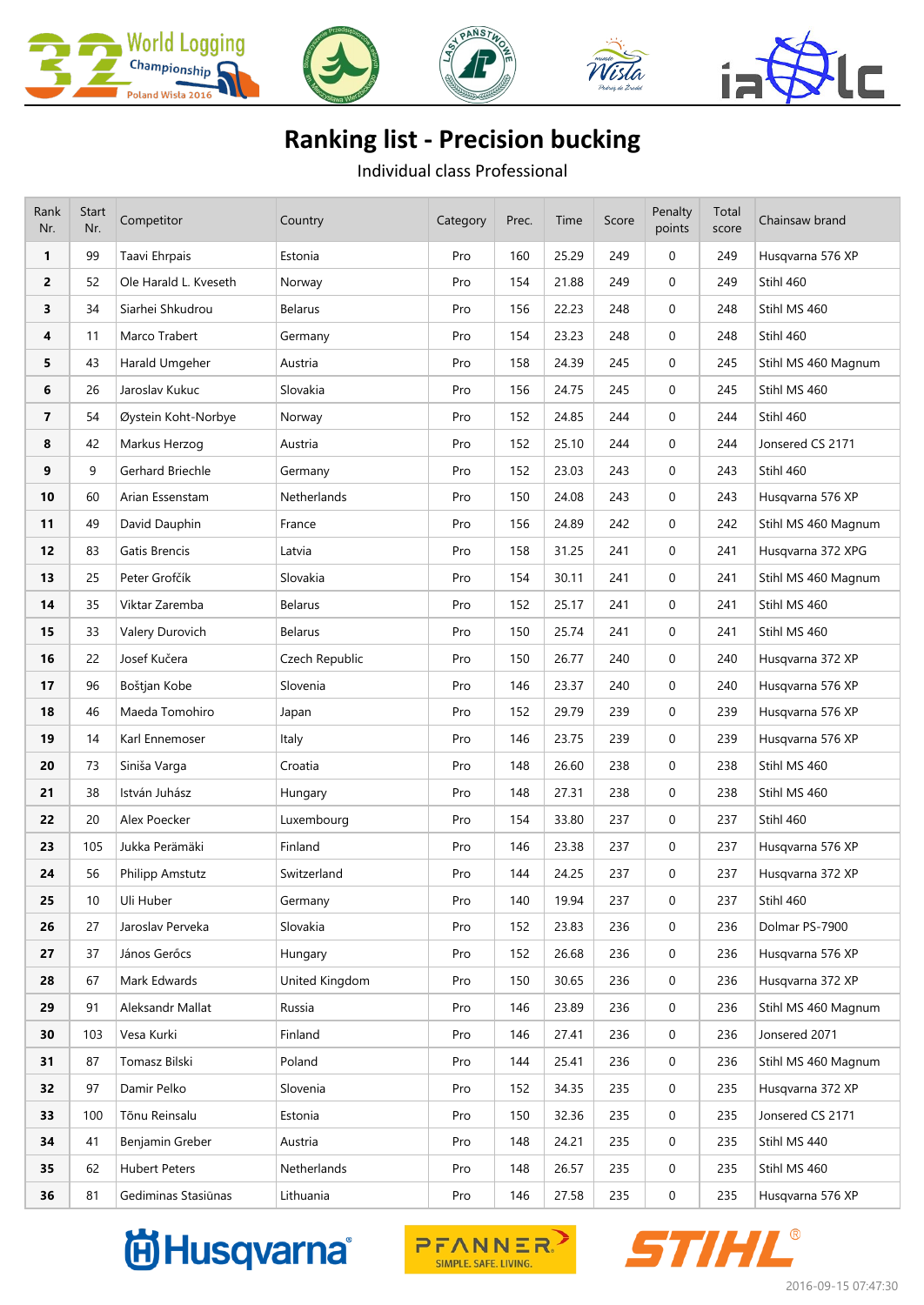|             |                     | <b>World Logging</b>   |                | DANSTH   |       |       |       |                   |                |                     |
|-------------|---------------------|------------------------|----------------|----------|-------|-------|-------|-------------------|----------------|---------------------|
|             |                     | Championship           |                |          |       |       |       |                   |                |                     |
|             |                     | Poland Wisła 2016      |                |          |       |       |       |                   |                |                     |
| Rank<br>Nr. | <b>Start</b><br>Nr. | Competitor             | Country        | Category | Prec. | Time  | Score | Penalty<br>points | Total<br>score | Chainsaw brand      |
| 37          | 79                  | Romas Balčiūnas        | Lithuania      | Pro      | 150   | 32.56 | 234   | 0                 | 234            | Husqvarna 576 XP    |
| 38          | 104                 | Juho Paananen          | Finland        | Pro      | 144   | 27.02 | 234   | $\mathbf{0}$      | 234            | Husqvarna 570       |
| 39          | 15                  | lagor Toninelli        | Italy          | Pro      | 140   | 22.53 | 234   | 0                 | 234            | Jonsered CS 2171    |
| 40          | 57                  | Urs Amstutz            | Switzerland    | Pro      | 138   | 21.30 | 234   | $\mathbf{0}$      | 234            | Husqvarna 576 XP    |
| 41          | 50                  | Jean Michel Petitqueux | France         | Pro      | 150   | 30.53 | 233   | $\mathbf{0}$      | 233            | Husqvarna 576 XP    |
| 42          | 53                  | Ole Jørgen Sigvartsen  | Norway         | Pro      | 150   | 30.88 | 233   | 0                 | 233            | Stihl 460           |
| 43          | 93                  | Aleksandr Sokolov      | Russia         | Pro      | 144   | 25.46 | 233   | $\mathbf{0}$      | 233            | Husqvarna 576 XP    |
| 44          | 71                  | Davor Ivanković        | Croatia        | Pro      | 142   | 25.58 | 233   | 0                 | 233            | Stihl MS 460        |
| 45          | 18                  | Andre Kreins           | Luxembourg     | Pro      | 148   | 30.46 | 232   | 0                 | 232            | Stihl 460           |
| 46          | 39                  | Róbert Rittlinger      | Hungary        | Pro      | 146   | 28.60 | 231   | 0                 | 231            | Stihl MS 460        |
| 47          | 72                  | Predrag Šolaja         | Croatia        | Pro      | 146   | 29.02 | 231   | 0                 | 231            | Stihl MS 460        |
| 48          | 68                  | <b>Richard Elliott</b> | United Kingdom | Pro      | 148   | 28.52 | 230   | 0                 | 230            | Husqvarna 372       |
| 49          | 21                  | Jindřich Fazekaš       | Czech Republic | Pro      | 150   | 29.20 | 229   | $\mathbf{0}$      | 229            | Husqvarna 576 XP    |
| 50          | 23                  | Martin Pňaček          | Czech Republic | Pro      | 146   | 24.67 | 229   | $\mathbf{0}$      | 229            | Husqvarna 576 XP    |
| 51          | 69                  | Peter Fox              | United Kingdom | Pro      | 146   | 27.93 | 229   | 0                 | 229            | Stihl MS 460        |
| 52          | 58                  | <b>Balz Recher</b>     | Switzerland    | Pro      | 144   | 23.00 | 229   | 0                 | 229            | Stihl MS 440        |
| 53          | 106                 | Sergiy Domashkin       | Ukraine        | Pro      | 144   | 28.68 | 229   | 0                 | 229            | Motor Sich 475 S    |
| 54          | 77                  | Milan Zujić            | Serbia         | Pro      | 140   | 24.60 | 229   | $\mathbf{0}$      | 229            | Stihl MS 460        |
| 55          | 66                  | Armin Tanner           | Liechtenstein  | Pro      | 138   | 26.23 | 229   | 0                 | 229            | Husqvarna 576 XP    |
| 56          | 64                  | Martin Eggenberger     | Liechtenstein  | Pro      | 134   | 22.25 | 229   | 0                 | 229            | Stihl 460           |
| 57          | 108                 | Sergii Zhuravel        | Ukraine        | Pro      | 146   | 28.77 | 228   | 0                 | 228            | Stihl MS 461        |
| 58          | 80                  | Tadas Guzevičius       | Lithuania      | Pro      | 144   | 30.11 | 228   | 0                 | 228            | Husqvarna 576 XPG   |
| 59          | 89                  | Kamil Szarmach         | Poland         | Pro      | 140   | 27.23 | 227   | 0                 | 227            | Makita DCS 7901     |
| 60          | 75                  | Goran Bojanić          | Serbia         | Pro      | 138   | 27.92 | 227   | 0                 | 227            | Stihl MS 460        |
| 61          | 107                 | Volodymyr Kukhta       | Ukraine        | Pro      | 148   | 32.93 | 226   | 0                 | 226            | Husqvarna 576 XP    |
| 62          | 45                  | Kudo Kenichi           | Japan          | Pro      | 144   | 29.08 | 226   | 0                 | 226            | Husqvarna 576 XP    |
| 63          | 92                  | Ilya Shvetsov          | Russia         | Pro      | 142   | 27.26 | 226   | 0                 | 226            | Husqvarna 576 XP    |
| 64          | 101                 | Sulev Tooming          | Estonia        | Pro      | 140   | 27.97 | 226   | 0                 | 226            | Stihl 460 Magnum    |
| 65          | 65                  | Marc Gantenbein        | Liechtenstein  | Pro      | 140   | 28.44 | 226   | 0                 | 226            | Stihl 460           |
| 66          | 47                  | Senzaki Tomomasa       | Japan          | Pro      | 144   | 30.43 | 225   | 0                 | 225            | Husqvarna 576 XP    |
| 67          | 13                  | Massimiliano Biemmi    | Italy          | Pro      | 132   | 24.16 | 225   | 0                 | 225            | Husqvarna 576 XP    |
| 68          | $\overline{7}$      | Johan Tallqvist        | Sweden         | Pro      | 148   | 34.53 | 224   | 0                 | 224            | Husqvarna 576 XP    |
| 69          | 88                  | Roman Szala            | Poland         | Pro      | 146   | 31.20 | 220   | 0                 | 220            | Makita DCS 7901     |
| 70          | 5                   | Jan Maes               | Sweden         | Pro      | 148   | 30.92 | 219   | 0                 | 219            | Husqvarna 372 XP    |
| 71          | 31                  | Nuria Suades Castella  | Spain          | Pro      | 142   | 37.88 | 218   | 0                 | 218            | Stihl MS 460 Magnum |
| 72          | 95                  | Robert Čuk             | Slovenia       | Pro      | 140   | 24.37 | 218   | 0                 | 218            | Husqvarna 372 XP    |
| 73          | 17                  | Tom Kartheiser         | Luxembourg     | Pro      | 140   | 33.38 | 212   | 0                 | 212            | Stihl 460           |
| 74          | 85                  | Anatolijs Selivanovs   | Latvia         | Pro      | 152   | 24.61 | 238   | -50               | 188            | Jonsered 2071       |
| 75          | 29                  | Miquel Casas López     | Spain          | Pro      | 76    | 28.76 | 164   | 0                 | 164            | Stihl MS 460 Magnum |

## **尚Husqvarna**